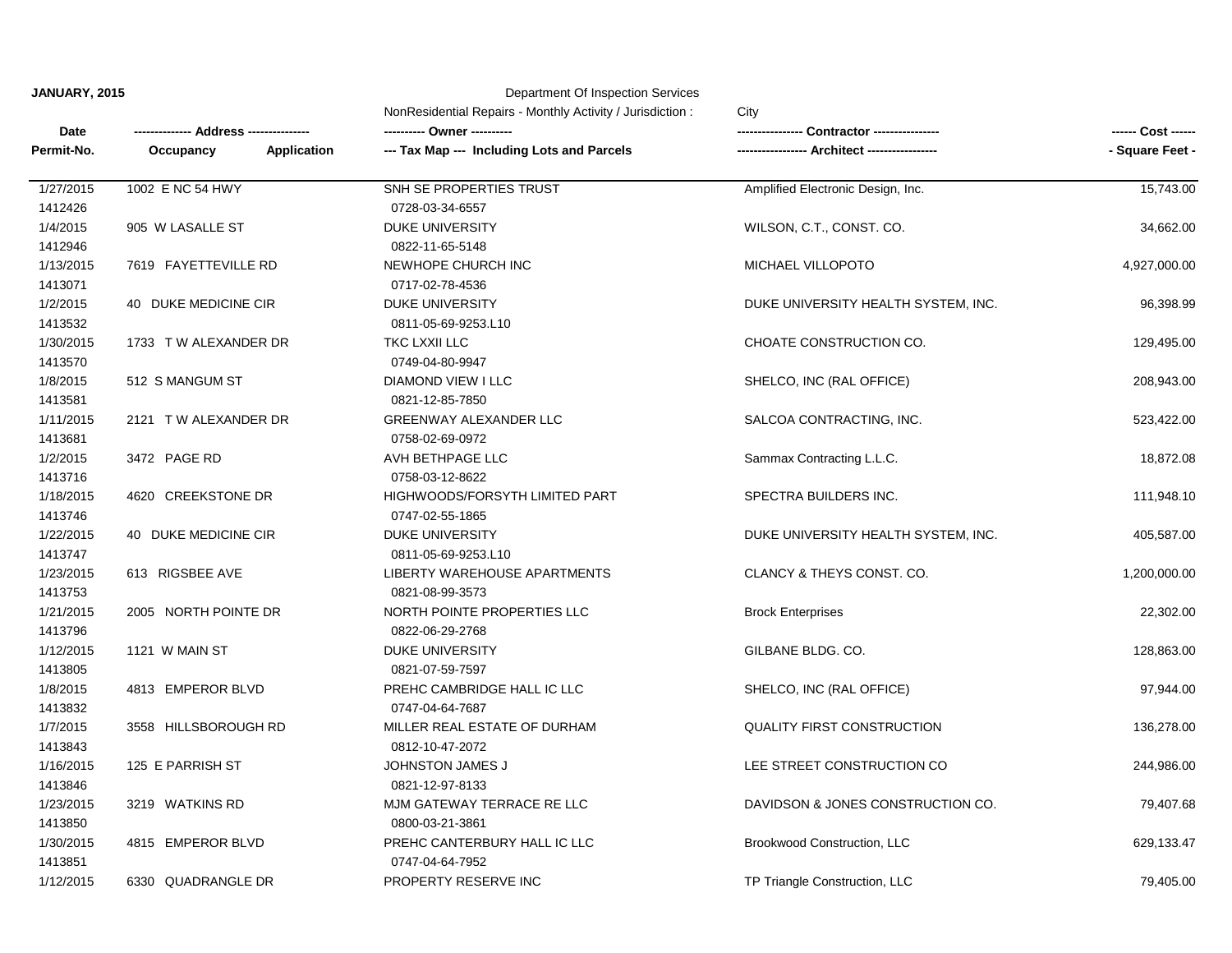**JANUARY, 2015** Department Of Inspection Services

|            | Address ------        |                    | NonResidential Repairs - Monthly Activity / Jurisdiction:<br>City |                                      |                 |
|------------|-----------------------|--------------------|-------------------------------------------------------------------|--------------------------------------|-----------------|
| Date       |                       |                    |                                                                   | <b>Contractor ------------</b>       |                 |
| Permit-No. | Occupancy             | <b>Application</b> | --- Tax Map --- Including Lots and Parcels                        |                                      | - Square Feet - |
| 1413852    |                       |                    | 0708-02-65-7938                                                   |                                      |                 |
| 1/13/2015  | 3604 WITHERSPOON BLVD |                    | <b>INLAND-SAU DURHAM PATTERSON</b>                                | Warwick, Inc., M.L.                  | 167,945.95      |
| 1413853    |                       |                    | 0800-03-20-8602                                                   |                                      |                 |
| 1/29/2015  | 108 MORRIS ST         |                    | PENNY BOWLING LLC                                                 | LEE STREET CONSTRUCTION CO           | 1.00            |
| 1413884    |                       |                    | 0821-08-87-5921                                                   |                                      |                 |
| 1/22/2015  | 215 W SEMINARY AVE    |                    | <b>COUNTY OF DURHAM</b>                                           | <b>Precision Services Contractor</b> | 3,150.00        |
| 1413889    |                       |                    | 0821-08-98-4499                                                   |                                      |                 |
| 1/4/2015   | 2515 STRICENTER BLVD  |                    | CLPF RESEARCH CENTER LLC                                          | LAROQUE CONSTRUCTION, LLC.           | 52,799.20       |
| 1413896    |                       |                    | 0738-02-49-5749                                                   |                                      |                 |
| 1/22/2015  | 4603 NC 55 HWY        |                    | <b>REALTY INCOME CORP</b>                                         | FOUNDATION XPERTS, LLC               | 10,200.00       |
| 1413905    |                       |                    | 0738-03-13-2715                                                   |                                      |                 |
| 1/2/2015   | 114 S BUCHANAN BLVD   |                    | DURHAM REALTY INC                                                 | <b>GATEWAY BUILDING COMPANY</b>      | 78,884.00       |
| 1413926    |                       |                    | 0821-07-59-1687                                                   |                                      |                 |
| 1/11/2015  | 3805 UNIVERSITY DR    |                    | <b>FIRST VENTURE GROUP</b>                                        | BERCON BUILDING COMPANY INCORPORATED | 52,455.00       |
| 1413960    |                       |                    | 0810-10-46-3569.003                                               |                                      |                 |
| 1/13/2015  | 4400 EMPEROR BLVD     |                    | PPL EMPEROR LLC                                                   | SPEC-CON, INC.                       | 25,692.00       |
| 1413985    |                       |                    | 0747-04-72-3410                                                   |                                      |                 |
| 1/18/2015  | 1121 W CHAPEL HILL ST |                    | CHAPEL HILL STREET DEVELOPMENT                                    | WILSON, C.T., CONST. CO.             | 552,319.00      |
| 1413987    |                       |                    | 0821-06-47-4640                                                   |                                      |                 |
| 1/22/2015  | 511 DAVIS DR          |                    | LCFRE DURHAM KEYSTONE                                             | CRB BUILDERS LLC                     | 246,583.00      |
| 1414034    |                       |                    | 0747-03-13-4262                                                   |                                      |                 |
| 1/18/2015  | 3511 SHANNON RD       |                    | VALLEY VIEW OFFICE LLC                                            | <b>RED RHINO COMPANY</b>             | 115,843.00      |
| 1414048    |                       |                    | 0810-14-34-5323                                                   |                                      |                 |
| 1/2/2015   | 4815 EMPEROR BLVD     |                    | PREHC CANTERBURY HALL IC LLC                                      | Brookwood Construction, LLC          | 25,000.00       |
| 1414087    |                       |                    | 0747-04-64-7952                                                   |                                      |                 |
| 1/22/2015  | 2525 MERIDIAN PKWY    |                    | IVC MERIDIAN LL O LLC                                             | BEAM, J. D., INC.                    | 82,023.00       |
| 1414088    |                       |                    | 0728-01-96-8119                                                   |                                      |                 |
| 1/22/2015  | 202 W NC 54 HWY       |                    | T & M DURHAM DEVELOPMENT                                          | MP CONTRACTING & CONSULTING, LLC     | 37,530.00       |
| 1414089    |                       |                    | 0718-02-87-8062                                                   |                                      |                 |
| 1/22/2015  | 523 DAVIS DR          |                    | LCFRE DURHAM KEYSTONE                                             | VISION CONTRACTORS, INC.             | 63,740.00       |
| 1414101    |                       |                    | 0747-03-13-0124                                                   |                                      |                 |
| 1/23/2015  | 114 S BUCHANAN BLVD   |                    | DURHAM REALTY INC                                                 | <b>GATEWAY BUILDING COMPANY</b>      | 22,315.00       |
| 1414127    |                       |                    | 0821-07-59-1687                                                   |                                      |                 |
| 1/23/2015  | 633 DAVIS DR          |                    | LCFRE DURHAM KEYSTONE                                             | RILEY-LEWIS GEN CONTRACTORS, INC.    | 250,074.00      |
| 1510024    |                       |                    | 0747-03-01-6096                                                   |                                      |                 |
| 1/27/2015  | 303 S ROXBORO ST      |                    | PETTIGREW STREET PARTNERS LLC                                     | <b>RIGGS-HARROD BUILDERS</b>         | 43,711.00       |
| 1510047    |                       |                    | 0821-12-95-6850                                                   |                                      |                 |